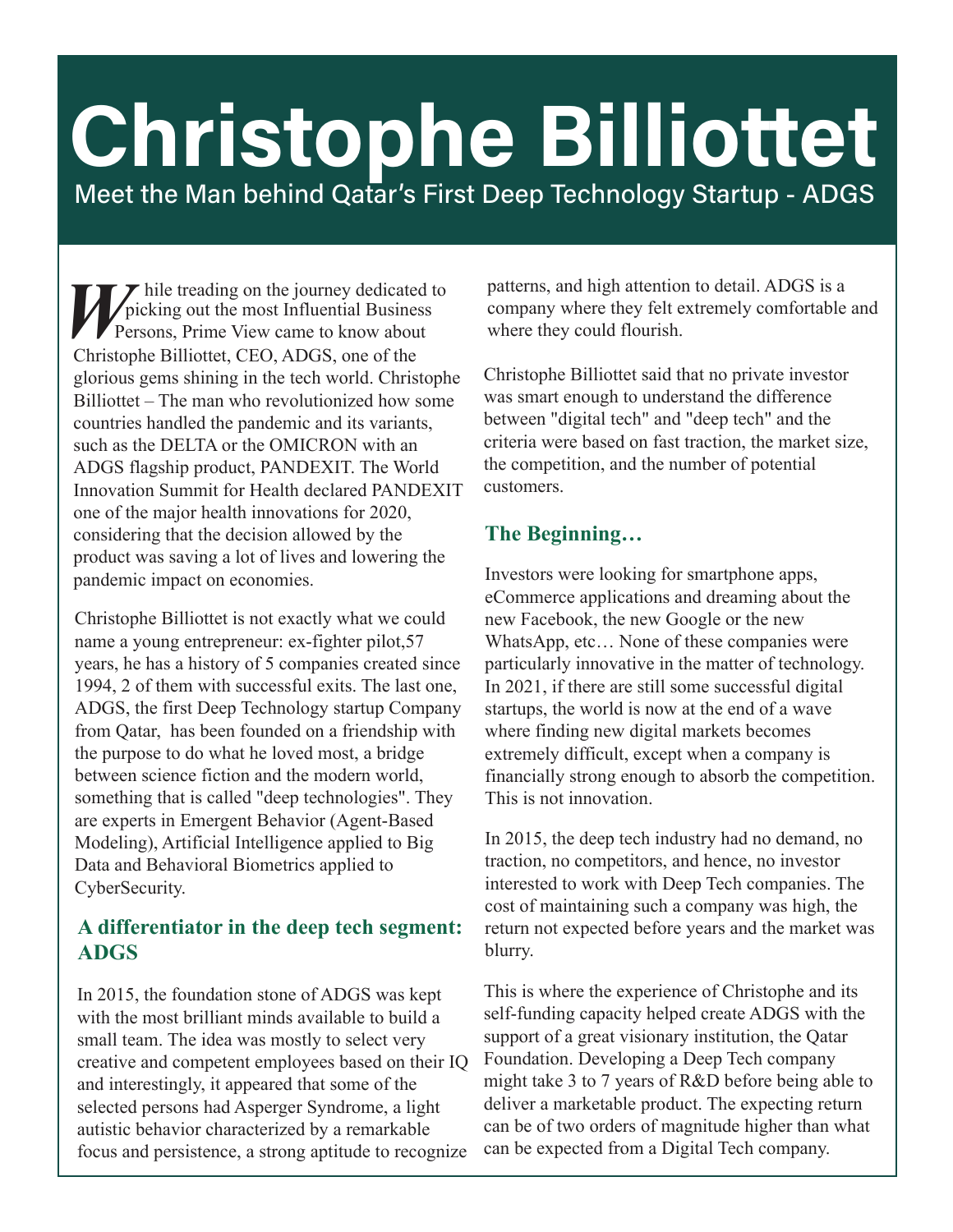## **Christophe Billiottet's Take on the Latest Technologies**

Today, the world is rushing for Artificial Intelligence, an area where ADGS built strong and original algorithms and preparing the world of tomorrow is what deep technologies do: Artificial Intelligence, Behavioral Biometrics, Natural Language Processing, Biotechnologies or Agent-Based Modeling. These are the technologies that have the power to change our world.

Artificial Intelligence is based on a learning process, and the more data it learns from, the more useful AI can be. For predicting extraordinary events, there is a lack of data that will make AI at best imprecise, and usually completely wrong.

## **Innovative Solutions**

ADGS developed some revolutionary models to simulate missing data,

bringing millions of information to feed AI engines, using ABM simulation models.

 $ABM + AI$  algorithms allow you to solve problems you never knew could be solved and until now, a lot of Christophe's interlocutors still do not understand the scope of ADGS algorithms. In particular,  $ABM + AI$ algorithms are the only reliable predictive model to predict output for exceptional situations like COVID-19 spreading, building evacuation, military conflict output, or other major events where data is mostly inexistent.

With the idea to simplify the understanding of these pandemic impact on economies. concepts, the ADGS team created small videos

available on the company's YouTube channel and for those with a technology background, added academic articles on the website's "references" page.

An ADGS flagship product, PANDEXIT, changed how some countries handled the pandemic and its variants, such as the DELTA or the OMICRON. The World Innovation Summit for Health declared PANDEXIT one of the major health innovations for 2020, considering that the decision allowed by the product was saving a lot of lives and lowering the